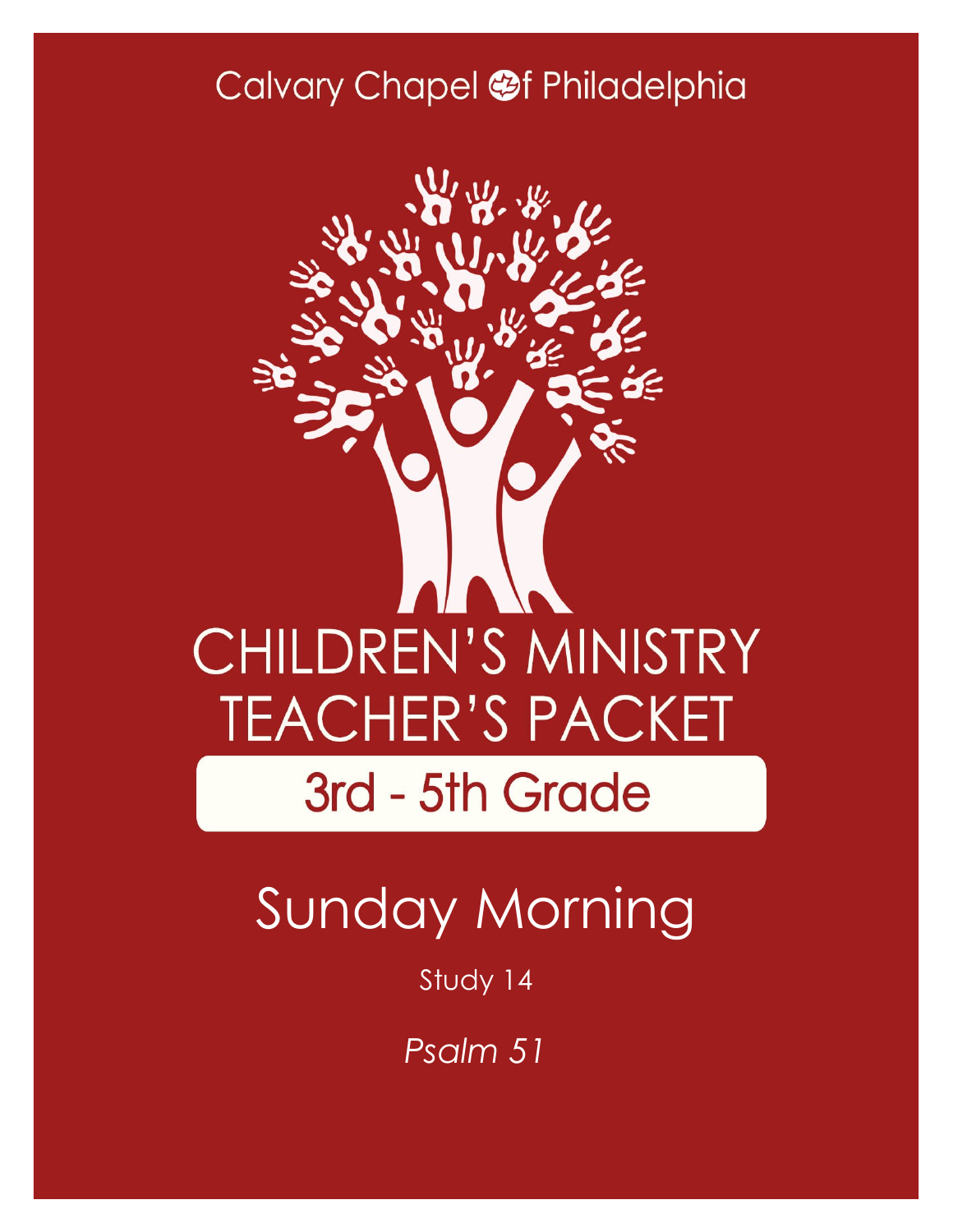### Psalm 51

The Objective is the key concept for this week's lesson. It should be the main focus of the study.

These are the key verses that you will find helpful in teaching your study this week. The "Main passage" is the basis of the study, where the other verses support the objective of the lesson.

There is a memory verse for the students that relates to every study. If a student can memorize the verse for the following week you may give them a prize from the "reward box" found on your cart.

An introductory activity or question that will settle the class, draw their attention to the study and prepare their hearts for God's Word.

**Objective To give the students an understanding of repentance by studying David's example in Psalm 51.**

**Key Verses** Psalm 51—Main Teaching Passage Matthew 4:17

#### **Memory Verse** - Psalm 51:10

"Create in me a clean heart, O God, and renew a steadfast spirit within me."

### **Hook**

Review last week's memory verse, 2 Samuel 12:9a.

Ask the students if they have ever gotten in trouble for doing the wrong thing. How did they feel? Ask them if they felt bad because they got caught, or if they felt bad because they knew they had done the wrong thing (explain the difference).

Tell the students that today we will be looking at how David demonstrated repentance after his sin had been exposed by God.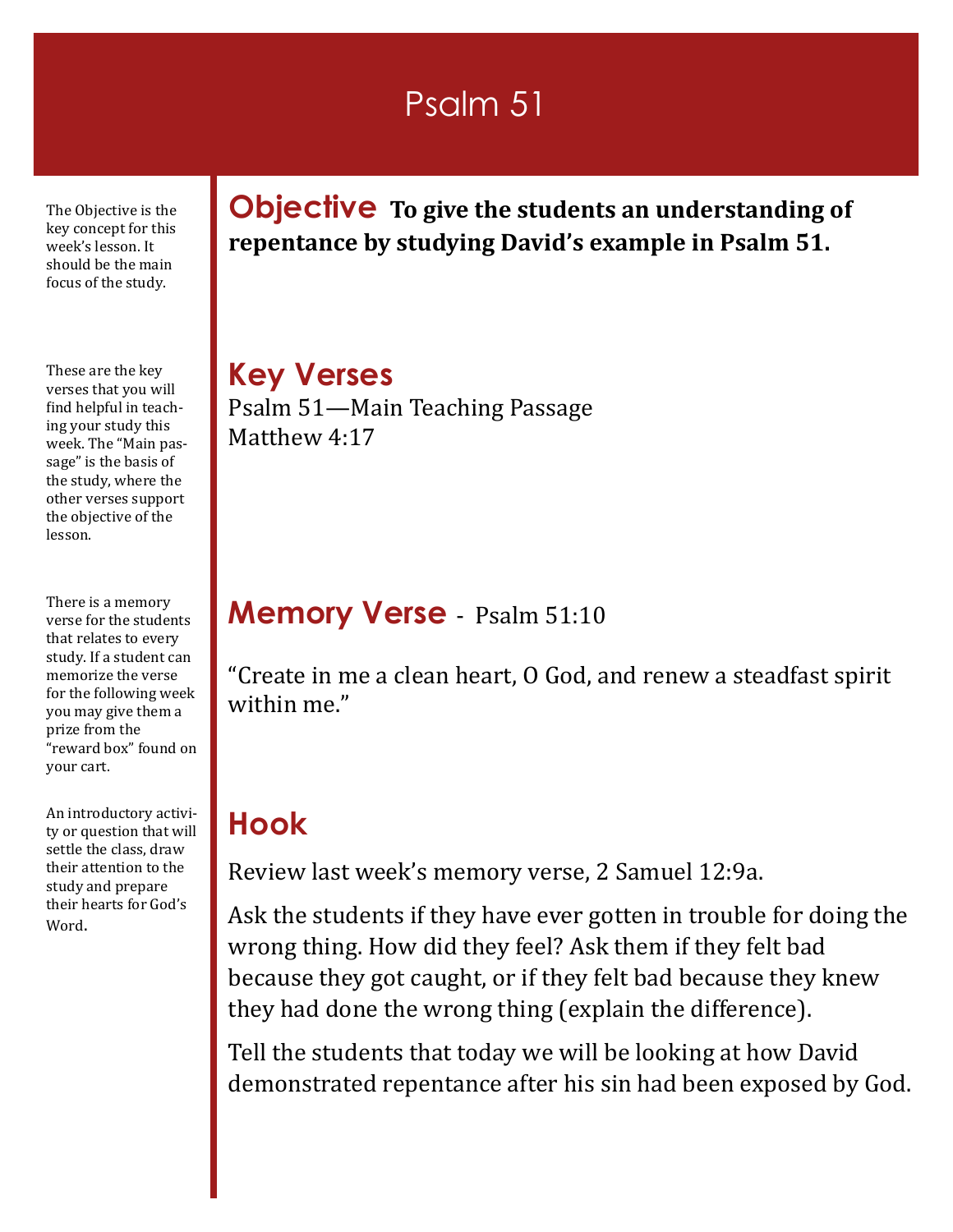What does the Bible say? This is where we will read a passage or series of passages that teach on the subject of the day.

## BOOK

The Psalm begins by placing it in its historical context: "Of David when Nathan the prophet went to him, after he had gone in to Bathsheba."

David writes this Psalm as a response to the Lord putting David's sin before him.

In verses 1-2 David cries first for mercy, leaning on the truth of God's love and mercy. He asks that the Lord would cleanse him completely from it.

Verses 3-4 show that David knew how serious his sin was, placing the transgression as one against the Lord Himself.

In verses 5-6, we see that David deeply regretted his sin and knows that the Lord desires honesty and wisdom to be shown in his life.

David again asks to be cleaned, this time "whiter than snow," in verses 7-9, knowing that if the Lord does so, that David will be filled with joy and gladness. He follows this in verses 10-11 by asking for a clean heart and for his spirit to be renewed. David begs for the Spirit of God to stay with him, knowing that the Lord took His Spirit from Saul because Saul was unrepentant.

In verses 14-17, David makes an important statement. He shows that God desires a broken and contrite heart, not the sacrifices of burnt offerings.

### LOOK

As we studied before, the first King of Israel was Saul. Saul disobeyed God, broke God's law, and because of that, the kingdom was stripped from him. God removed His Spirit from Saul and handed the kingdom to David. Last week we saw David's great sin with Bathsheba. He lied and committed adultery and murder, and yet God did not take His kingdom from David. Why? What was the difference between David and Saul? The answer is found in Psalm 51. Whereas Saul was unwilling to admit that he was wrong and would not repent of his sin, David was broken before the Lord when confronted by his sin.

David wrote Psalm 51 as a direct response to his sin being exposed. When Nathan the prophet had come to David and pointed out his sin, David could have reacted defensively. He could have accused Nathan of lying or making up stories, but instead David owned his sin and powerfully repented of it.

The interpretation/ exegesis of the passage. What does this passage mean? How does this passage apply to my life?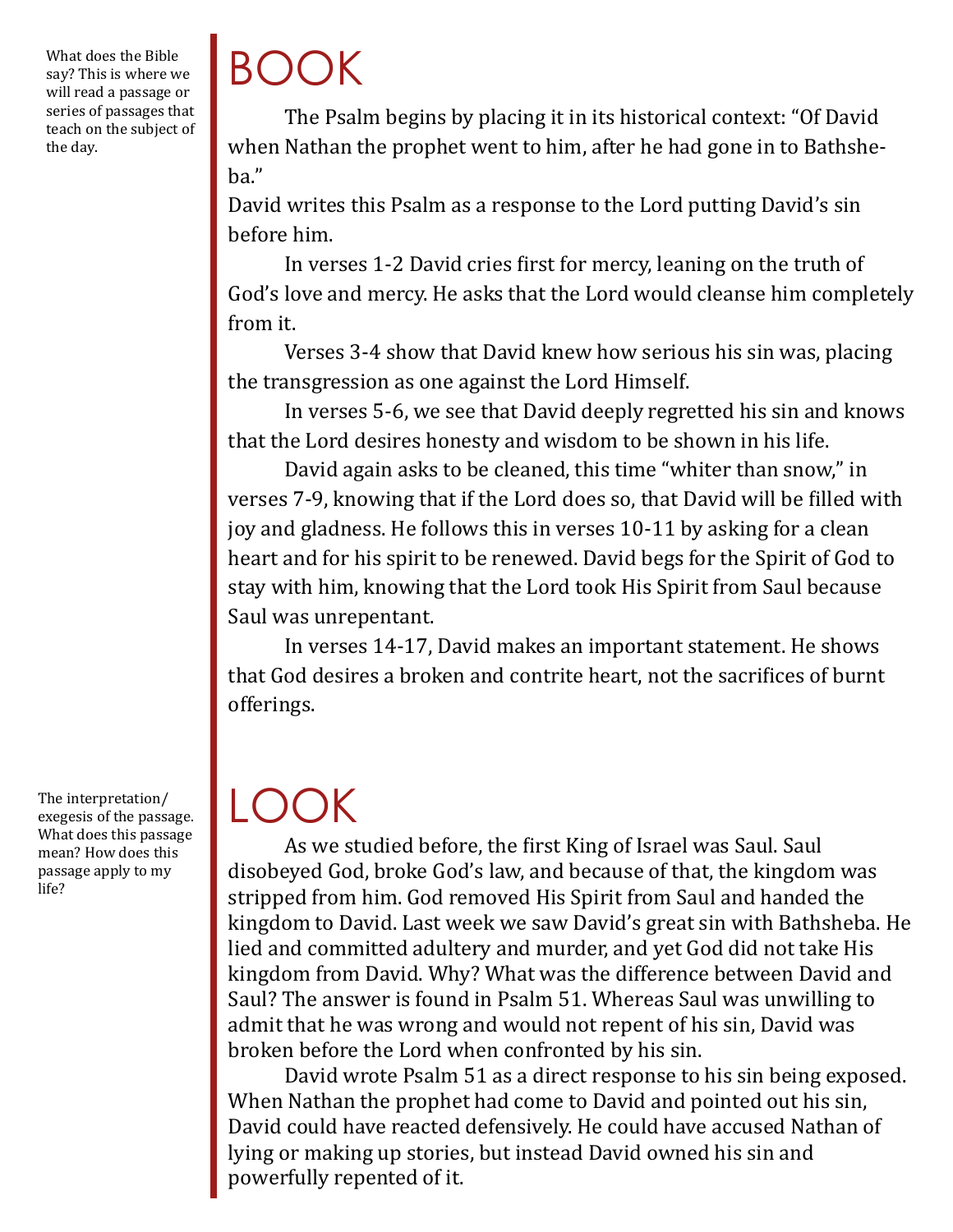## LOOK (Continued)

Repentance is a very important part of the Christian walk. We all make mistakes, we all sin, and when do, we need to take a lesson from David's repentance. In Psalm 51, we notice a few things about the way that David asked for forgiveness.

The first thing we notice is that David didn't try and blame somebody else. Sometimes when we get in trouble we attempt to shift the blame and make it look like someone else was the cause of the problem. David tells us in Psalm 51, "For I acknowledge my transgressions, and my sin is always before me." David tells God that he knows he has done the wrong thing. That is a great start, but it is not repentance.

Second, David shows us that he is sorry for what he has done. David isn't just sad that he got caught, but rather he recognizes that he has sinned against God. David is sad because he broke the law.

Lastly, David asks God to help him not to do it again. He asks God to create in him a clean heart. David doesn't want to sin anymore.

These three steps are crucial for true repentance. We need to recognize and admit that we have sinned, we have to feel sorrow for the harm we have caused to ourselves, others, and God, and we need to ask God to help us not to do it again. When we can honestly say that we have repented of our sin, then we can be sure that God will "Restore to us the joy of our salvation, and uphold us by His generous spirit" (v.12). We can be confident that God will not despise a broken and contrite heart (v.17) but will show us loving-kindness and tender mercy.

What is my response to this passage of Scripture? How should my life change according to what this passage teaches me? What are the practical things I can do throughout the week to make this true in my life?

## TOOK

As a class, memorize Psalm 51:10

Tell the students that Jesus said, "Repent, for the Kingdom of God is at hand" (Matt 4:17). Ask them what they think Jesus meant by this.

**Pray:** Ask God to help the students to repent in truth. Ask Him to keep us from temptation and to help us live upright and clean lives before Him.

**Parent Question:** Why did David write Psalm 51?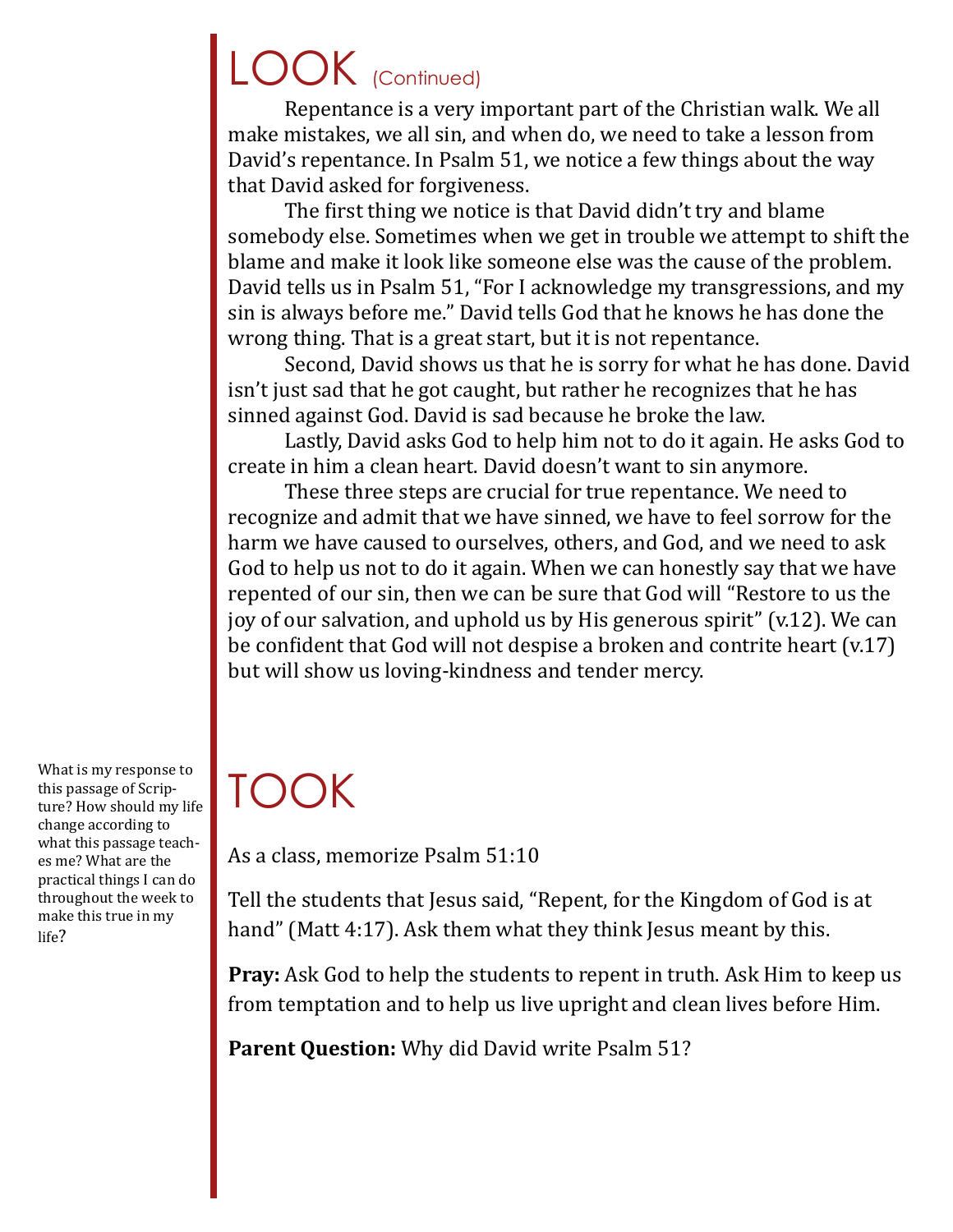## FURTHER STUDY

### **Commentary on Psalm 51 by David Guzik**

This Psalm is titled, To the Chief Musician. A Psalm of David When Nathan the Prophet went to Him, After He Had Gone in to Bathsheba. The events are plainly and painfully described in 2 Samuel chapters 11 and 12.

James Montgomery Boice noted that this Psalm has been long beloved by believers: "It was recited in full by Sir Thomas More and Lady Jane Grey when they were on the scaffold in the bloody days of Henry VIII and Queen Mary. William Carey, the great pioneer missionary to India, asked that it might be the text of his funeral sermon."

"This great song, pulsating with the agony of a sin-stricken soul, helps us to understand the stupendous wonder of the everlasting mercy of our God." (G. Campbell Morgan)

A. Sin confessed, and forgiveness requested.

1. (1-2) The direct plea for mercy.

Have mercy upon me, O God, According to Your lovingkindness; According to the multitude of Your tender mercies, Blot out my transgressions. Wash me thoroughly from my iniquity, And cleanse me from my sin.

a. Have mercy upon me, O God, according to Your lovingkindness: The title of this Psalm gives the tragic context for David's plea. He had sinned in murder, adultery, the covering of His sin, and in hardness against repentance. It took the bold confrontation of Nathan the Prophet to shake him from this (2 Samuel 12); yet once shaken, David came in great honesty and brokenness before God.

i. Have mercy upon me, O God is the prayer of a man who knows he has sinned and stopped from all selfjustification. David said to Nathan, I have sinned against the LORD (2 Samuel 12:13) – a good and direct confession, without excuse and with clarity.

ii. David asked for mercy, and that according to the measure of God's lovingkindness. This is God's hesed, His loyal love, His covenant mercy. It was a well-phrased request with the eloquence of true brokenness.

b. According to the multitude of Your tender mercies: In slightly different words, David repeated the thought of the previous appeal. He had before experienced the multitude of God's tender mercies; he asks for this outpouring again.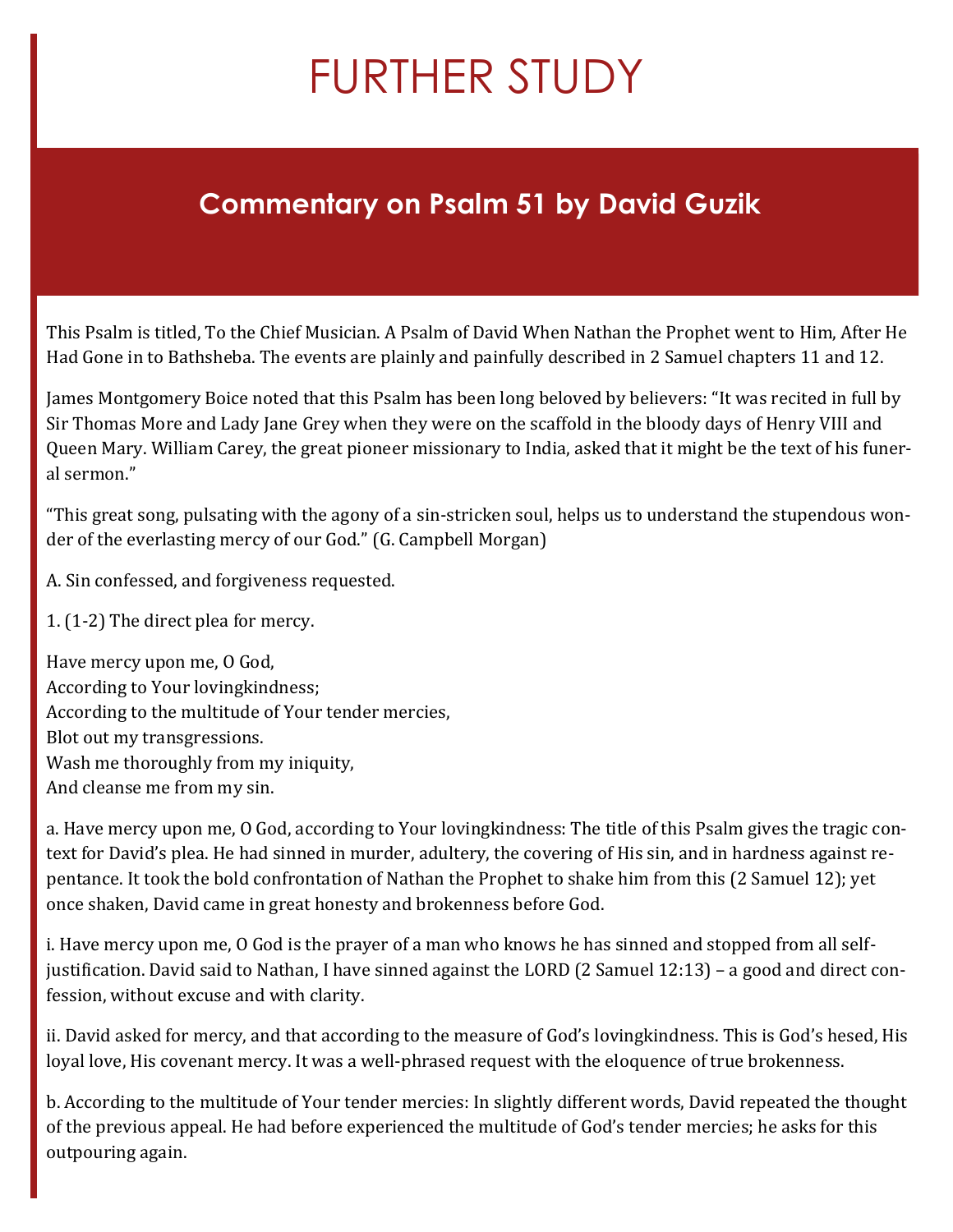i. Multitude of Your tender mercies: "Men are greatly terrified at the multitude of their sins, but here is a comfort—our God hath multitude of mercies. If our sins be in number as the hairs of our head, God's mercies are as the stars of heaven." (Symson, cited in Spurgeon)

ii. David used several words to speak of the kindness he desired from God. "Mercy denotes God's loving assistance to the pitiful. Unfailing love [lovingkindness] points to the continuing operation of this mercy. Compassion [tender mercies] teaches that God feels for our infirmities." (Boice)

c. Blot out my transgressions: David felt a register of his many sins condemned him and he wanted the account of them to be erased. The blotting out may refer to David's own conscience, or to God's accounting of sin – or perhaps to both.

i. Blot out my transgressions: "The plea, blot out, means 'wipe away', like the writing from a book (cf. Exodus 32:32; Numbers 5:23)." (Kidner)

ii. Blot out my transgressions: "Out of thy debt-book; cross out the black lines of my sins with the red lines of Christ's blood; cancel the bond, though written in black and bloody characters." (Trapp)

d. Wash me thoroughly from my iniquity: The word of God through Nathan the Prophet worked like a mirror to show David how dirty and stained he was. He had lived in that condition for some time (perhaps a year) without an acute knowledge of his iniquity and sin. Now the sense of the stain drove him to beg to be cleansed.

i. "Wash me thoroughly, Hebrew multiply to wash me; by which phrase he implies the greatness of his guilt, and the insufficiency of all legal washings, and the absolute necessity of some other and better thing to wash him." (Poole)

ii. Wash me thoroughly: "The word employed is significant, in that it probably means washing by kneading or beating, not by simple rinsing." (Maclaren)

iii. Wash me thoroughly: "To be cleansed not only from outward defilements, but from his swinish nature; for though a swine be washed never so clean, if she retain her nature, she will be ready to wallow in the next guzzle." (Trapp)

iv. David used several words to speak of his offense against God.

· Transgressions has the idea of crossing a boundary.

- · Iniquity has the idea of twistedness or perversion.
- · Sin has the idea of falling short or missing the mark.

2. (3-4) The open confession of sin.

For I acknowledge my transgressions, And my sin is always before me. Against You, You only, have I sinned, And done this evil in Your sight– That You may be found just when You speak, And blameless when You judge.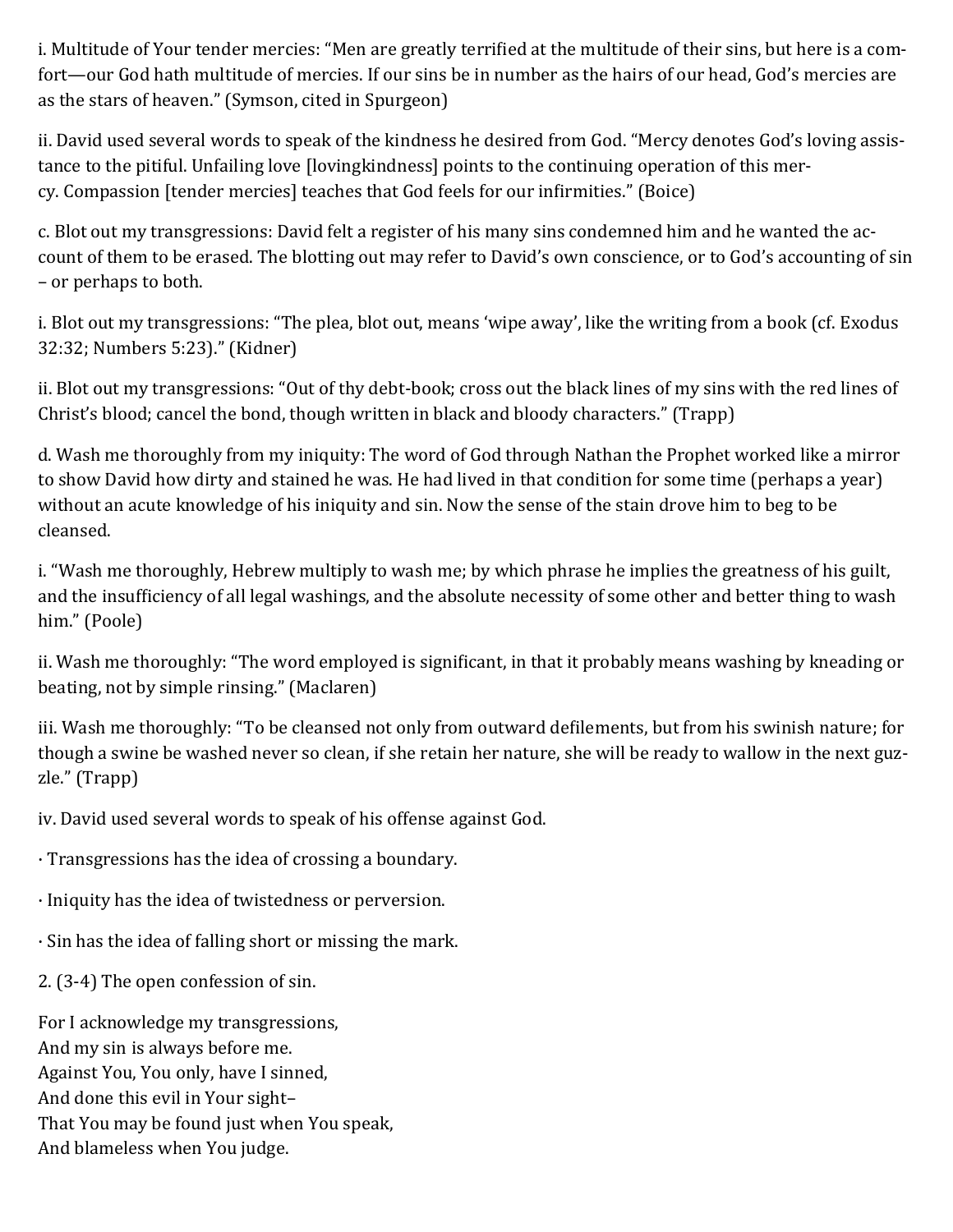a. I acknowledge my transgressions: David realized it was not only one, but multiple transgressions. He did this without excuse, blame-shifting, or rationalization.

i. "The author is fully aware of his condition before God. He confesses 'I know' with an emphasis on 'I.' He knows himself intimately and sees how rebellious he has been." (VanGemeren)

b. My sin is always before me: In the many months between the time David committed these sins and this confession, he had not escaped the sense of sin – it was always before him. He did his best to ignore it and deny it, but as a genuine child of God he could not escape it. He was in unconfessed sin, but miserable in it, as a child of God should be.

i. David didn't say, "My punishment is ever before me" or "My consequences are ever before me." What bothered him was his sin. Many grieve over the consequences of sin, few over sin itself.

ii. Is ever before me: "To my great grief and regret, my conscience twitteth me with it, and the devil layeth it in my dish." (Trapp)

iii. We remember that David suffered this agony as a king. "The riches, the power, and the glory of a kingdom, can neither prevent nor remove the torment of sin, which puts the monarch and the beggar upon a level." (Horne)

iv. My sin: "We note, too, how the psalmist realises his personal responsibility. He reiterates 'my' — 'my transgressions, my iniquity, my sin.' He does not throw blame on circumstances, or talk about temperament or maxims of society or bodily organisation. All these had some share in impelling him to sin; but after all allowance made for them, the deed is the doer's, and he must bear its burden." (Maclaren)

c. Against You, You only, have I sinned: In an objective sense this was not true. David had sinned against Bathsheba, Uriah, their families, his family, his kingdom, and in a sense even against his own body (1 Corinthians 6:18). Yet all of that faded into the background as he considered the greatness of his sin against God. He rightly felt as if, against You, You only, have I sinned.

d. And done this evil in Your sight: David realized that God was there and God was looking when he did his evil. He was not absent from the bedroom of adultery or the place where the command to kill Uriah was given.

i. "David felt that his sin was committed in all its filthiness while Jehovah himself looked on. None but a child of God cares for the eye of God." (Spurgeon)

e. That You may be found just when You speak, and blameless when You judge: David's confession of sin was not only to relieve himself of the great burden of his sin and guilt. More so, it was to bring glory to God. In confessing his sin David hoped to confirm God's justice and holy character, proving that His commands were good and just even when David broke those commands.

3. (5-6) The depth of David's need.

Behold, I was brought forth in iniquity, And in sin my mother conceived me. Behold, You desire truth in the inward parts, And in the hidden part You will make me to know wisdom.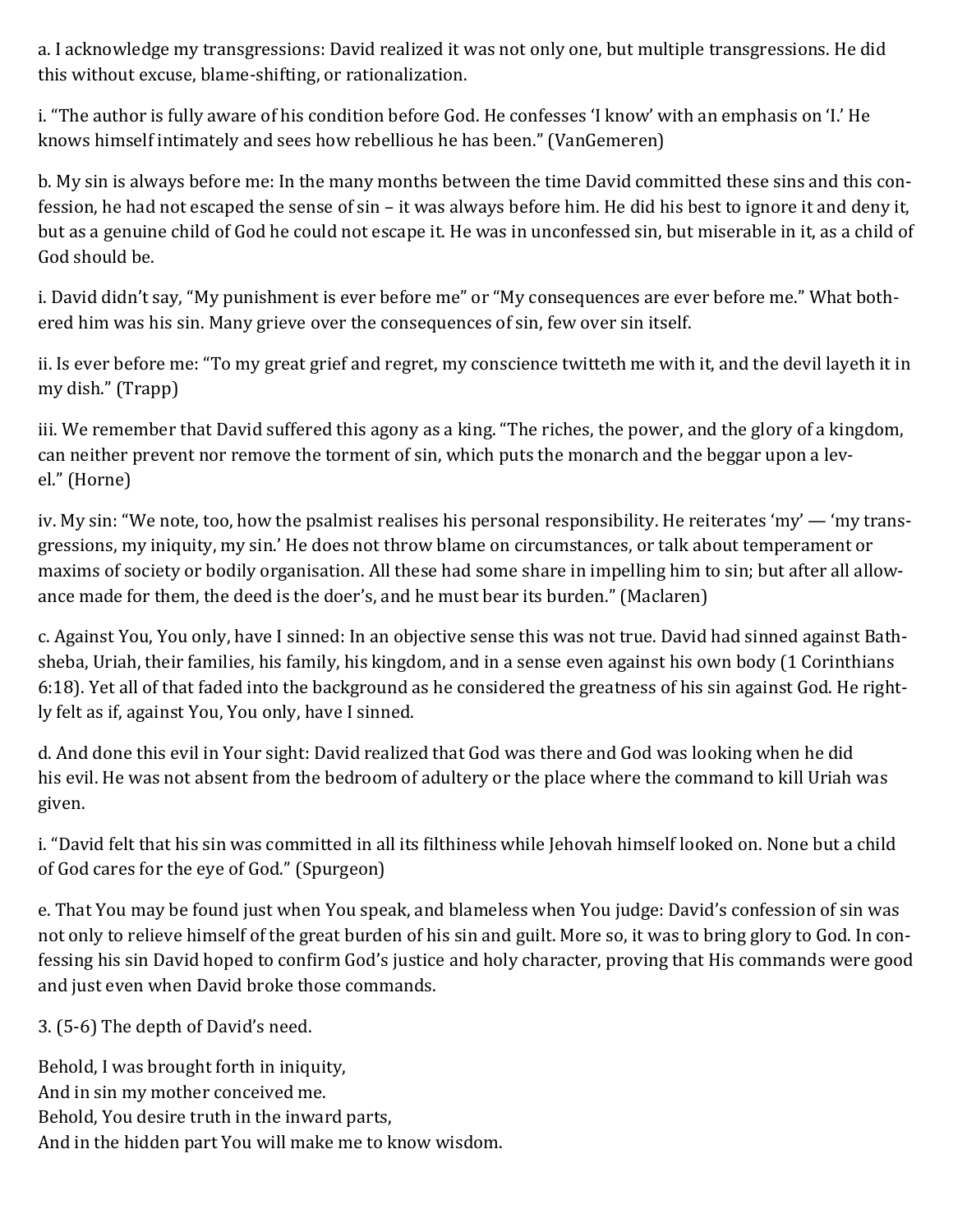a. I was brought forth in iniquity, and in sin my mother conceived me: David wasn't born out of a sinful relationship; that isn't his idea. Neither is his idea to excuse his sin by saying, "Look how bad I started out – what else could be expected?" The purpose was to show the depths of his sin, that it went beyond specific sinful actions all the way to a stubborn sin nature, one he was born with.

i. "The act of sin is traced back to its reason in the pollution of the nature." (Morgan)

ii. From this and similar passages we gain the Biblical idea of original sin – the idea that all humans are born sinners, receiving a sinful nature as sons of Adam and daughters of Eve. "This verse is both by Jewish and Christian, by ancient and later, interpreters, generally and most truly understood of original sin." (Poole)

iii. "It is a wicked wresting of Scripture to deny that original sin and natural depravity are here taught. Surely men who cavil at this doctrine have need to be taught of the Holy Spirit what be the first principles of the faith." (Spurgeon)

b. You desire truth in the inward parts: Though the sin nature was deep within David, God wanted to work deeply in him. God wanted a transformation in David all the way to the inward parts, to the hidden part that would know wisdom. David did not cry out for a superficial reform, but something much deeper.

i. "Oh! delude not yourselves with the thought that you have holy desires unless you truly have them. Do not think your desires are true towards God unless they are really so: he desireth truth in our desires." (Spurgeon)

B. Prayers for restoration.

1. (7-9) Restoration through the blood of sacrifice.

Purge me with hyssop, and I shall be clean; Wash me, and I shall be whiter than snow. Make me hear joy and gladness, That the bones You have broken may rejoice. Hide Your face from my sins, And blot out all my iniquities.

a. Purge me with hyssop, and I shall be clean: David looked for God to do a work of spiritual and moral cleansing, and to do it in connection with the atoning sacrifice of a substitute. Hyssop was used to apply the blood of the Passover lamb (Exodus 12:22). Hyssop was used to sprinkle the priest's purifying water (Numbers 19:18).

i. In the Levitical law it was often the priests who used the hyssop to sprinkle the purifying water. "Here the psalmist petitions the Lord to be his priest by taking the hyssop and by declaring him cleansed from all sin." (VanGemeren)

ii. David didn't think for a moment that he could cleanse himself. He needed God to cleanse him, and to do it through the blood of the perfect sacrifice anticipated by animal sacrifices.

iii. Purge: "It is based on the word for sin (chattath) and literally means 'de-sin' me. David wanted to have his sin completely purged away." (Boice)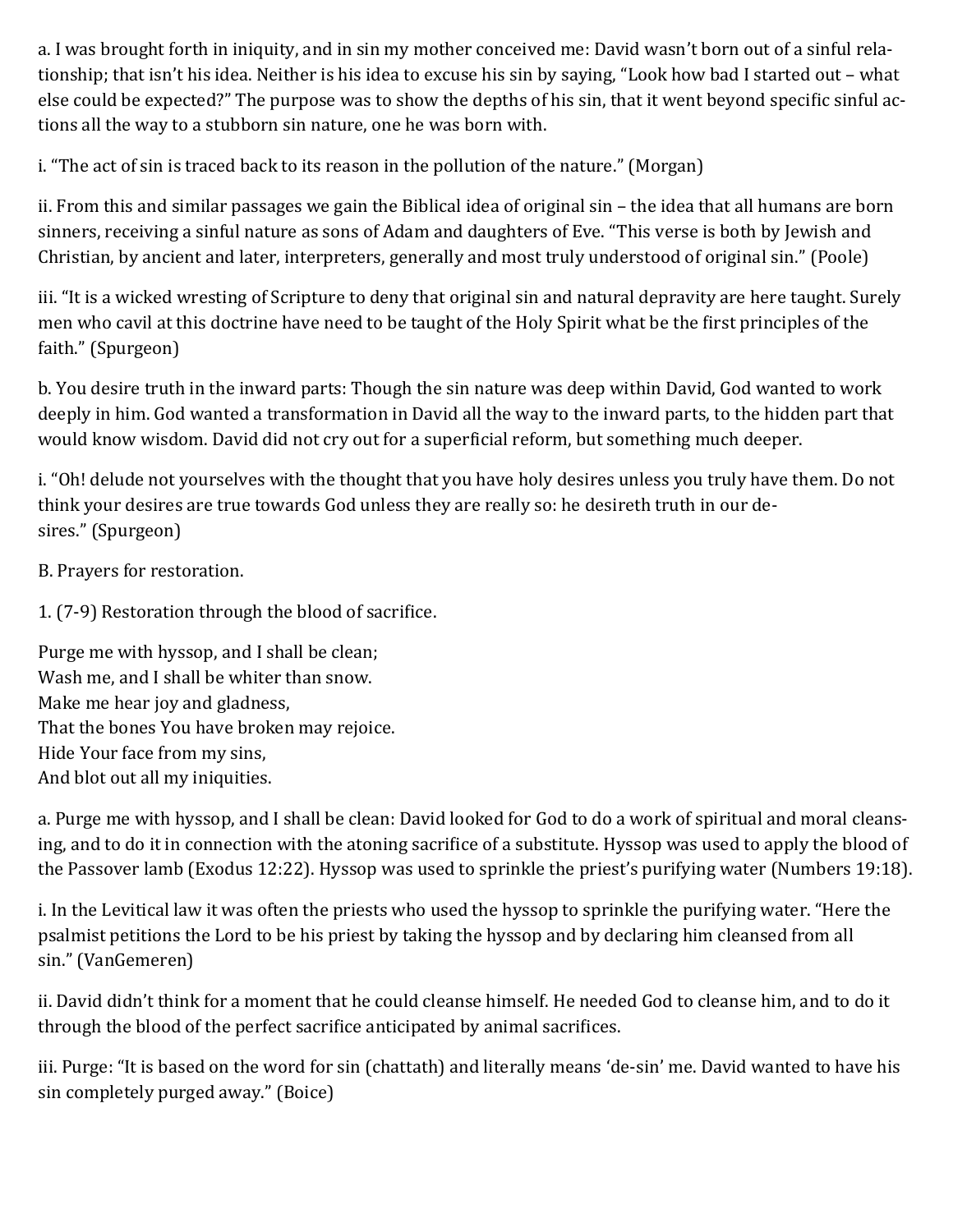b. Wash me, and I shall be whiter than snow: David knew that God's cleansing was effective. His sin was a deep stain but purity could be restored. We sense that David spoke with the voice of faith; it can be difficult for the convicted sinner to believe in such complete cleansing. It takes faith to believe God despite the doubt and difficulty.

i. "God could make him as if he had never sinned at all. Such is the power of the cleansing work of God upon the heart that he can restore innocence to us, and make us as if we had never been stained with transgression at all." (Spurgeon)

c. Make me hear joy and gladness, that the bones You have broken may rejoice: David felt the brokennessfitting for the sinner under the conviction of the Holy Spirit; it was so severe he felt as if his bones were broken. Confident that this was the work of the Holy Spirit, David could pray that it would lead to joy and gladness, that out of his brokenness David would rejoice.

i. It is a terrible thing to be so directly confronted with the blackness of our sin, yet God means even this to be a prelude to joy and gladness. The restoration of joy is His goal.

ii. "He is requesting a great thing; he seeks joy for a sinful heart, music for crushed bones. Preposterous prayer anywhere but at the throne of God!" (Spurgeon)

d. Hide Your face from my sins, and blot out all my iniquities: Repeatedly, David asked for forgiveness and restoration. In the repetition we see that this was not a light thing for David. It was not easily expressed or easily received by faith. There was a sense in which he had to contend both with God and himself to bring him to the place he should be.

#### 2. (10-11) Restoration of heart.

Create in me a clean heart, O God, And renew a steadfast spirit within me. Do not cast me away from Your presence, And do not take Your Holy Spirit from me.

a. Create in me a clean heart, O God: David felt that it wasn't enough if God simply cleaned up the heart he had. The plea create indicated he needed a new heart from God, a clean heart. In this David anticipated one of the great promises to all who believe under the New Covenant: I will give you a new heart and put a new spirit within you; I will take the heart of stone out of your flesh and give you a heart of flesh (Ezekiel 36:26).

i. "The word that begins this section is the Hebrew verb bara, which is used in Genesis 1 for the creation of the heavens and the earth by God. Strictly used, this word describes what only God can do; create ex nihilo, out of nothing." (Boice)

ii. "With the word Create he asks for nothing less than a miracle. It is a term for what God alone can do." (Kidner)

b. And renew a steadfast spirit within me: Along with a new and clean heart David needed a steadfast spiritto continue in the way of godliness. This expressed a humble reliance upon the LORD.

i. Renew a steadfast spirit: "Or, a firm spirit, firm for God, able to resist the devil, steadfast in the faith, and to abide constant in the way that is called holy." (Trapp)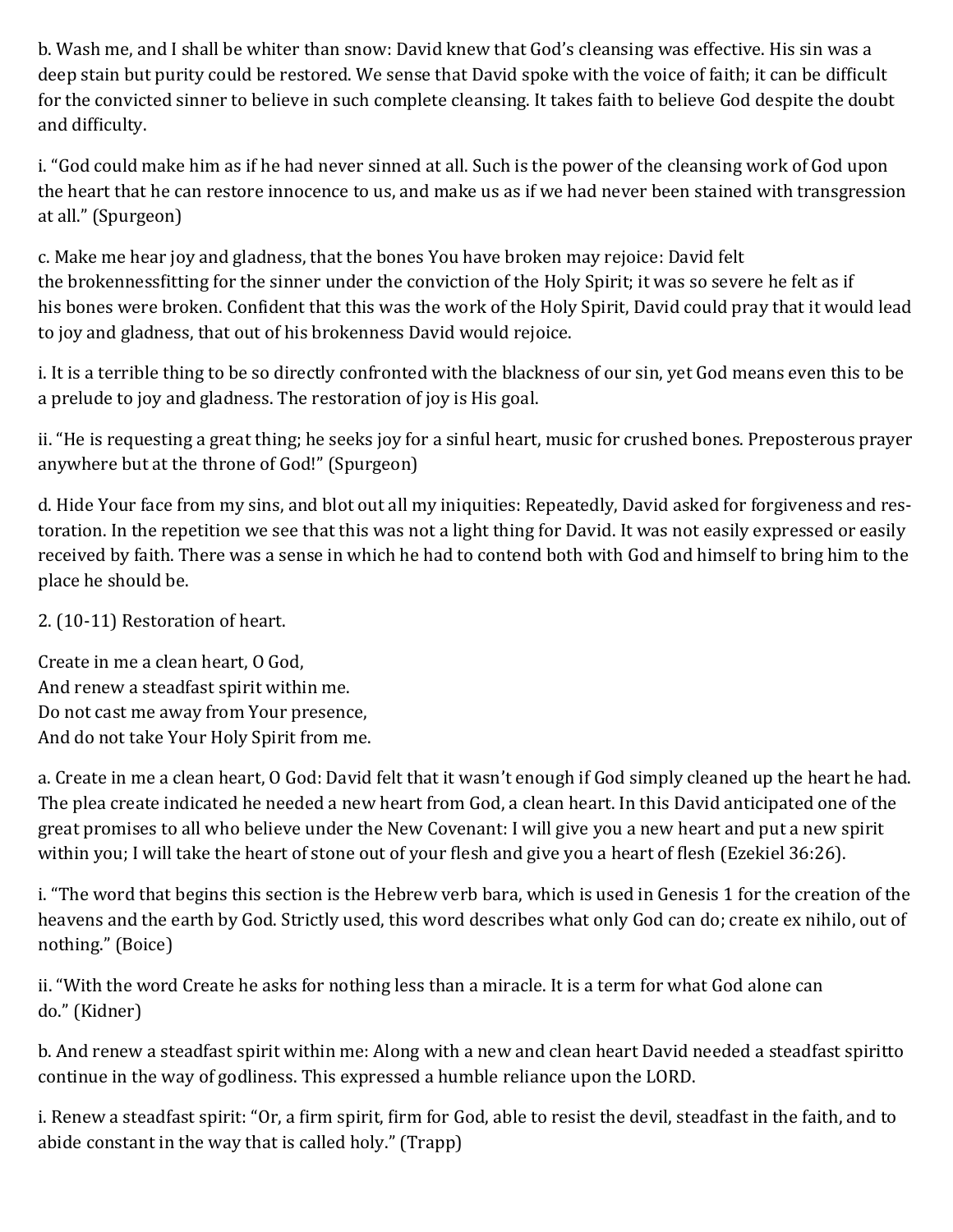ii. "'A steadfast spirit' is needful in order to keep a cleansed heart clean; and, on the other hand, when, by cleanness of heart, a man is freed from the perturbations of rebellious desires and the weakening influences of sin, his spirit will be steadfast." (Maclaren)

c. Do not cast me away from Your presence, and do not take Your Holy Spirit from me: This was a further way David expressed his ongoing reliance upon God. For him, the whole point of cleansing and restoration was to renew relationship with God. David didn't want a God who cleansed him yet remained distant.

i. Do not cast me away from Your presence: "Cain's punishment, which possibly David might have here mind, as being guilty of murder." (Trapp)

ii. Do not take Your Holy Spirit from me: "The likely background to this fear of being a castaway was the example of Saul, from whom the Spirit of the Lord had departed (1 Samuel 16:14)." (Kidner)

iii. "The soul that is truly penitent, dreads nothing but the thought of being rejected from the 'presence,' and deserted by the 'Spirit' of God. This is the most deplorable and irremediable effect of sin; but it is one that in general, perhaps, is the least considered and regarded of all others." (Horne)

iv. It has been noted that several of these requests don't fit for the believer under the New Covenant (Jeremiah 31:31-34, Ezekiel 36:25-27). In the New Covenant the believer already has a new heart and is promised the abiding presence of the Holy Spirit. This point is technically true, yet doesn't take away from the deep sense of a need for restoration and return to the first things that may mark an erring child of God even under the New Covenant.

3. (12-13) Restoration to the joy of salvation.

Restore to me the joy of Your salvation, And uphold me by Your generous Spirit. Then I will teach transgressors Your ways, And sinners shall be converted to You.

a. Restore to me the joy of Your salvation: In his many months of unconfessed sin, David felt the misery of spiritual defeat. He wanted once again the joyappropriate to salvation, to those whom the LORD rescues.

b. Uphold me by Your generous Spirit: This expresses again David's confidence in God for his future. He did not dream of upholding himself. Such self confidence is what typically leads even good men into sin.

c. Then I will teach transgressors Your ways, and sinners shall be converted to You: In the dark days before this confession of sin, David was not able to teach those who were far from God and saw none convertedto Him. We don't know if David never made the attempt because of a sense of guilt, or if he attempted and saw no blessing on his work. One way or another, getting this right with God was key to effectiveness in his spiritual work.

i. Sinners shall be converted: VanGemeren notes that David used the same word here translated converted that was previously translated restore (Psalm 51:12). "The psalmist who prayed 'restore to me' also prays that he may be instrumental in restoring sinners to the 'ways' of the Lord." (VanGemeren)

4. (14-17) Restoration of praise.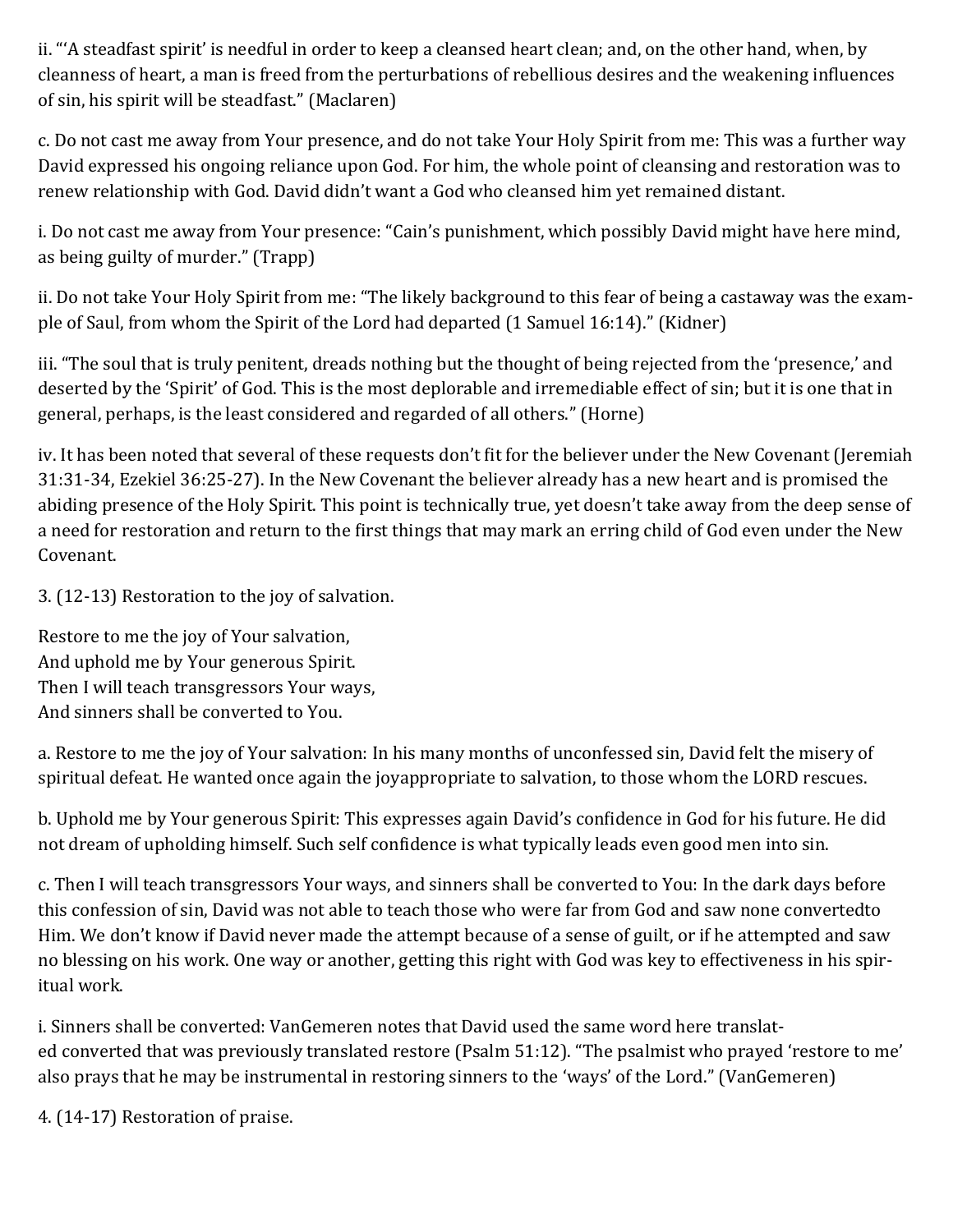Deliver me from the guilt of bloodshed, O God, The God of my salvation, And my tongue shall sing aloud of Your righteousness. O Lord, open my lips, And my mouth shall show forth Your praise. For You do not desire sacrifice, or else I would give it; You do not delight in burnt offering. The sacrifices of God are a broken spirit, A broken and a contrite heart– These, O God, You will not despise.

a. Deliver me from the guilt of bloodshed: David was deeply aware of his sin of murder against Uriah (2 Samuel 11). Though he makes no specific reference to his adultery in this Psalm, he felt that he must make specific mention of this great sin. Such a request presented to the God of my salvation would surely be answered.

i. "The unhappy criminal entreats, in this verse, for the divine help and deliverance, as if he not only heard the voice of innocent blood crying from the ground, but as if he saw the murdered Uriah coming upon him for vengeance, like an armed man." (Horne)

b. And my tongue shall sing aloud of Your righteousness: David knew that with his guilt dealt with before God, he would again be able to sing aloud; that my mouth shall show forth Your praise. We believe that the months of unconfessed sin were silent from a spirit of true praise.

c. You do not desire sacrifice, or else I would give it: David expressed the principle brought forth in the previous Psalm (Psalm 50). He understood that though animal sacrifice had its place, what God really desired was in the heart of man.

i. Or else I would give it: "He would have been glad enough to present tens of thousands of victims if these would have met the case. Indeed, anything which the Lord prescribed he would cheerfully have rendered." (Spurgeon)

d. The sacrifices of God are a broken spirit, a broken and contrite heart: David had a great love for the House of the LORD and had sponsored great sacrifices unto God (2 Samuel 6:13, 6:17-18). Yet he understood that one could sacrifice an animal or many animals to God without a broken and contrite heart. Perhaps David had offered many sacrifices at God's altar in his months of unconfessed sin. He recognized the emptiness of all that, and the value of his present broken spirit and broken and contrite heart.

i. A broken spirit: "If you and I have a broken spirit, all idea of our own importance is gone. What is the use of a broken heart? Why, much the same as the use of a broken pot, or a broken jug, or a broken bottle!" (Spurgeon)

ii. A broken and contrite heart: "This is opposed to that hard or stony heart, of which we read so oft, which signifies a heart insensible of the burden of sin, stubborn and rebellious against God, imminent and incorrigible." (Poole)

iii. "The clean heart must continue contrite, if it is not to cease to be clean." (Maclaren)